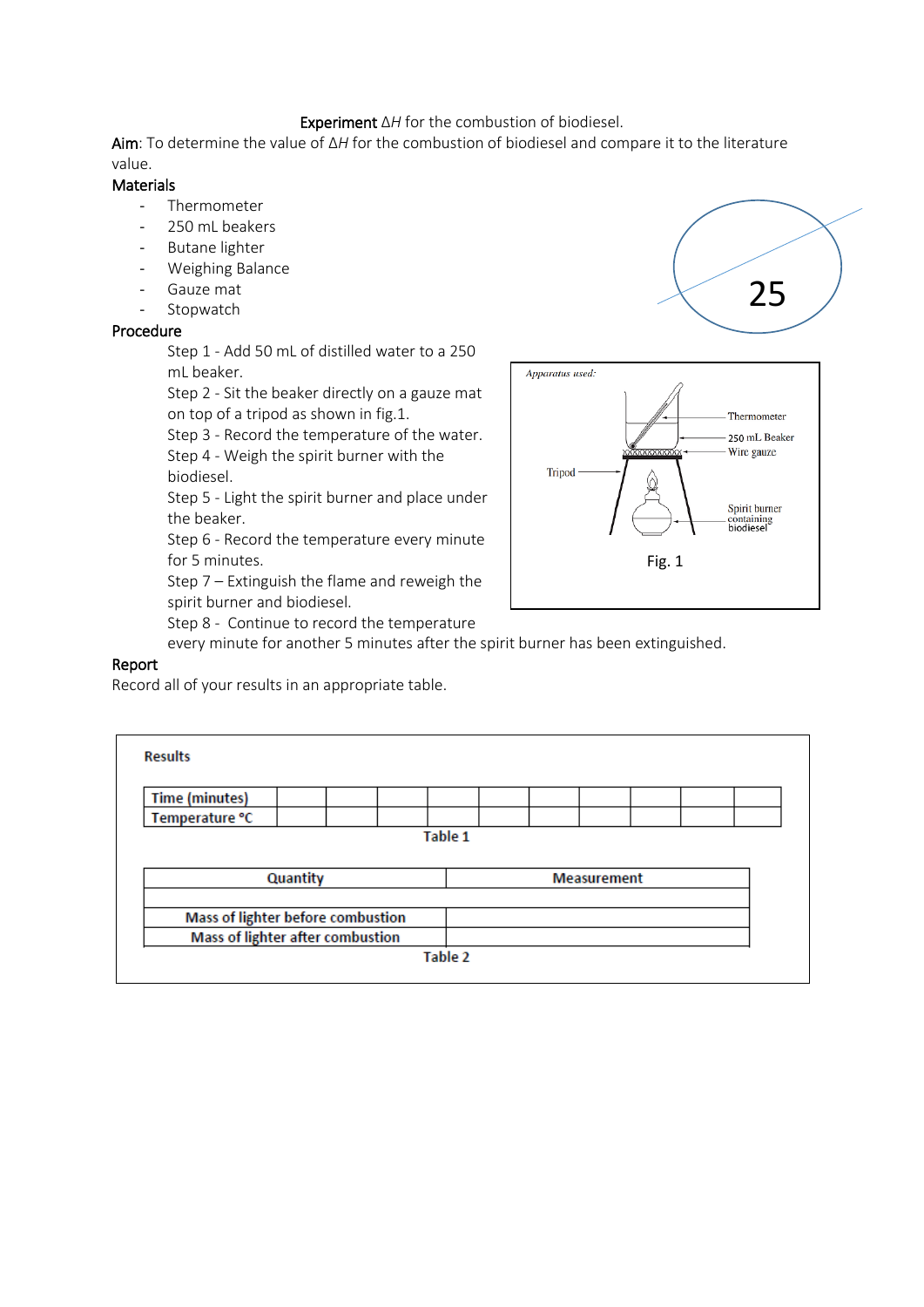# Analysis Questions

1. Graph the results from table 1 on the graph paper provided. *(2 marks)*

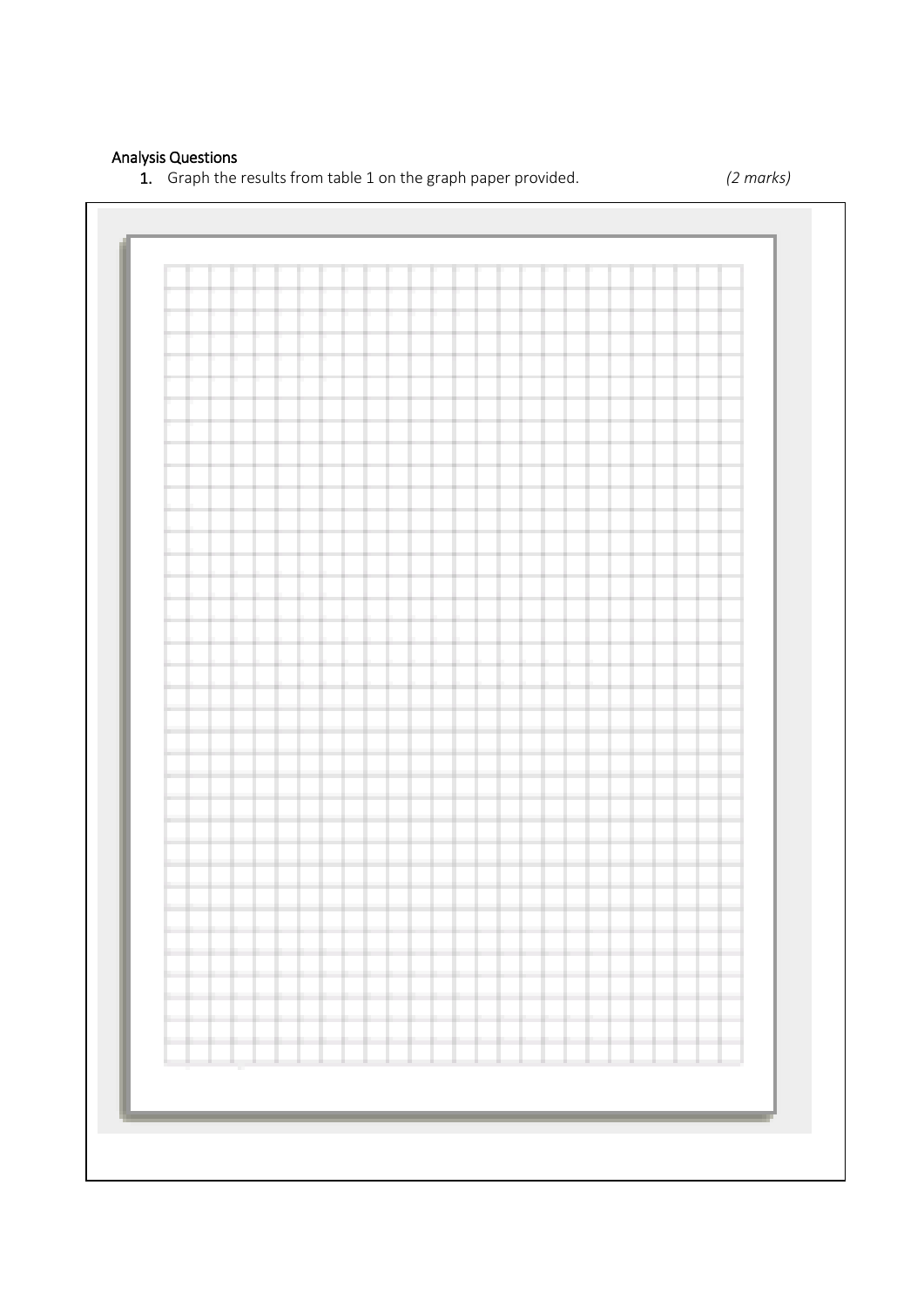- 2. Calculate the amount of heat absorbed by the water when it was heated by the spirit burner. (Assume water density =  $1.00$  g/mL)
	- a. Give your answer in kilojoules. *Be sure your answer is to the correct number of significant figures.*

- b. Using your experimental data.
	- i. Calculate the experimental value for the heat of combustion of biodiesel in kJ/g

(2 marks)

(2 marks)

ii. What assumption was made in calculating the heat of combustion in question i. above. ?

(1 mark)

iii. Suggest why it is not possible to give the experimental molar heat of combustion.

(1 mark)

3. Are the results valid? Explain.

(2 marks)

- 4. What specific modification to the set-up (fig. 1) could be done to obtain data that better reflects the temperature change of the water to the energy produced by the combustion? (1 mark)
- 5. On your graph sketch and label a second graph showing how your modification would affect the graph of temperature vs time. Be sure to label this curve.

*(1 mark)*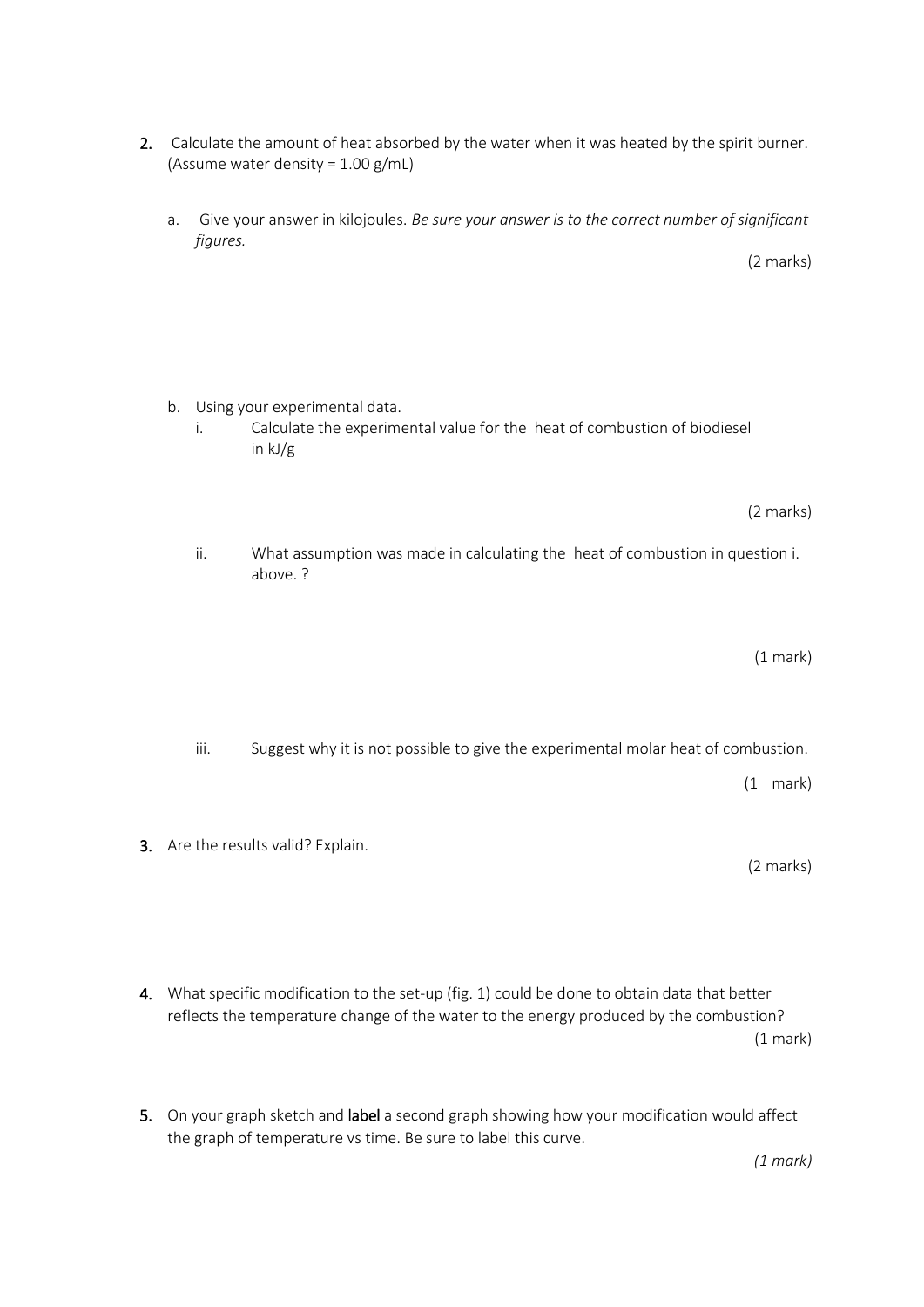|    | 6. Four more trials were conducted by the same group and achieved results for $\Delta T$ of 53.2°C,<br>26.0°C, 63.5°C, 40.2°C.                                                         |                     |       |  |  |  |  |  |
|----|----------------------------------------------------------------------------------------------------------------------------------------------------------------------------------------|---------------------|-------|--|--|--|--|--|
|    | Are the results reliable? Explain<br>a.                                                                                                                                                | $(2 \text{ marks})$ |       |  |  |  |  |  |
|    | b. Are the results repeatable? Explain                                                                                                                                                 | (1 mark)            |       |  |  |  |  |  |
|    | i. What type of error could have produced these results?<br>C.                                                                                                                         | (1 mark)            |       |  |  |  |  |  |
|    | ii. Would increasing the number of trials remove this error you mentioned in i. above?<br>Explain                                                                                      | (1 mark)            |       |  |  |  |  |  |
| 7. | Although a mixture, the basic biodiesel chemical formula is $C_{17}H_{34}O_2$ .<br>Calculate the heat of combustion for the biodiesel in kJ/mol using your<br>a.<br>experimental data. | (2 marks)           |       |  |  |  |  |  |
|    |                                                                                                                                                                                        |                     |       |  |  |  |  |  |
|    | Write a balanced chemical equation, states included, using the basic chemical<br>b.<br>formula given above, for the complete combustion of the biodiesel at 25°C.                      | (3 marks)           | (4)   |  |  |  |  |  |
| 8. | Another group obtained the following values for the heat of combustion.<br>2.54 X 10 <sup>3</sup> kJ/mol, 2.52 X 10 <sup>3</sup> kJ/mol and 2.53 X 10 <sup>3</sup> kJ/mol.             |                     |       |  |  |  |  |  |
|    | Assuming the literature value for this particular biodiesel is 4.54 X 10 <sup>3</sup> kJ/mol are<br>a.<br>the results accurate? Explain                                                |                     |       |  |  |  |  |  |
|    |                                                                                                                                                                                        | (1)                 | mark) |  |  |  |  |  |
|    |                                                                                                                                                                                        |                     |       |  |  |  |  |  |
|    | What type of error could have caused this?<br>b.                                                                                                                                       |                     |       |  |  |  |  |  |

(1 mark)